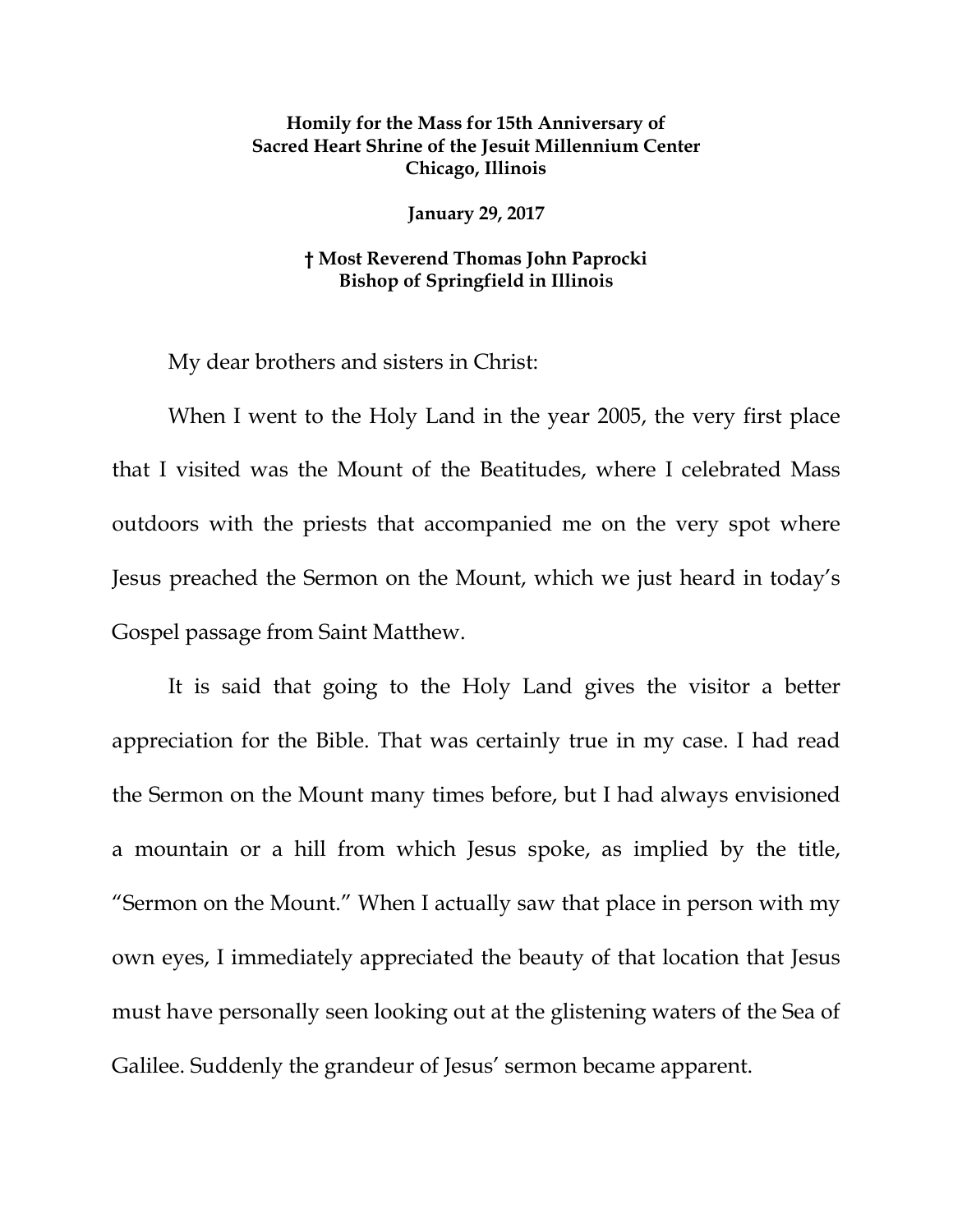Each one of the eight beatitudes starts with a Greek word, *makarios*, which can be translated as "blessed," "happy," or "fortunate." It describes a very positive situation producing joy and well-being in a person's life. In a religious context, this usually indicates a positive relationship with God.

Today we celebrate a very positive situation that has produced joy and well-being in many people's lives as we mark the fifteenth anniversary of this Shrine dedicated to the Sacred Heart of Jesus at the Jesuit Millennium Center. It is indeed an experience of *makarios*, for the people who come here seeking a positive relationship with God are truly blessed, happy and fortunate. We are very grateful to the priests of the Society of Jesus for their dedicated ministry here and to the benefactors whose generosity has made possible this Shrine of the Sacred Heart at the Jesuit Millennium Center. This is indeed a place where the Good News is proclaimed.

In the Gospels, there is much mention of "the Good News," because that is what the word "Gospel" means. Jesus proclaims that the kingdom of God is at hand, and that people should repent and believe the Good News, but Jesus does not come right out and say what the Good News actually is. Jesus challenges Simon and Andrew, James and John, to stop what they are

2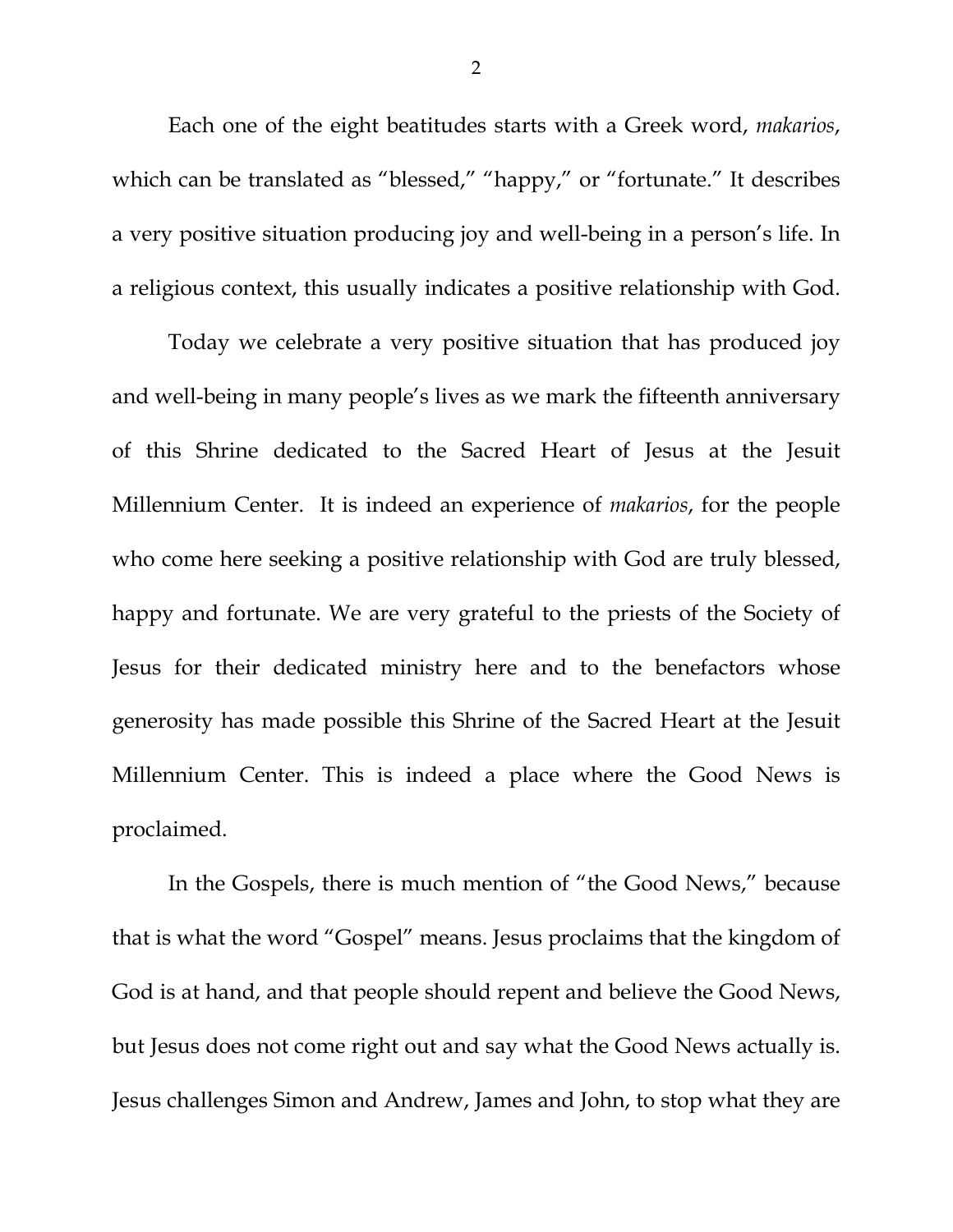doing and follow him. They are not told where they are going. There is a growing sense of excitement, but no details about the Good News. The Gospel then gives a summary of Jesus' activity. He preaches in synagogues, he heals sick people; this does begin to sound like Good News for those involved, but we suspect there must be more to come—and this is the point we reach in today's Gospel.

Now we begin to understand the scope of the Good News. It is outlined in full in the Sermon on the Mount, which Jesus now preaches: his first of five public sermons spread throughout the Gospel of Saint Matthew. Today's passage consists of the famous introduction, which we know as the Beatitudes. These sayings constitute one of the most familiar of all Gospel passages. It is used in the liturgy of the Church more than any other Gospel text, covering a surprising range from ordinary Sundays and weekdays to major seasons, from funerals to weddings, and on a variety of commemorations, sacramental ceremonies and saints' days. It is the first passage in the Gospel of Matthew to give a clear indication of what Jesus means by the Good News.

The scene is set in a very formal way. The one who proclaims the Good News assumes the role of an authoritative teacher. In New

3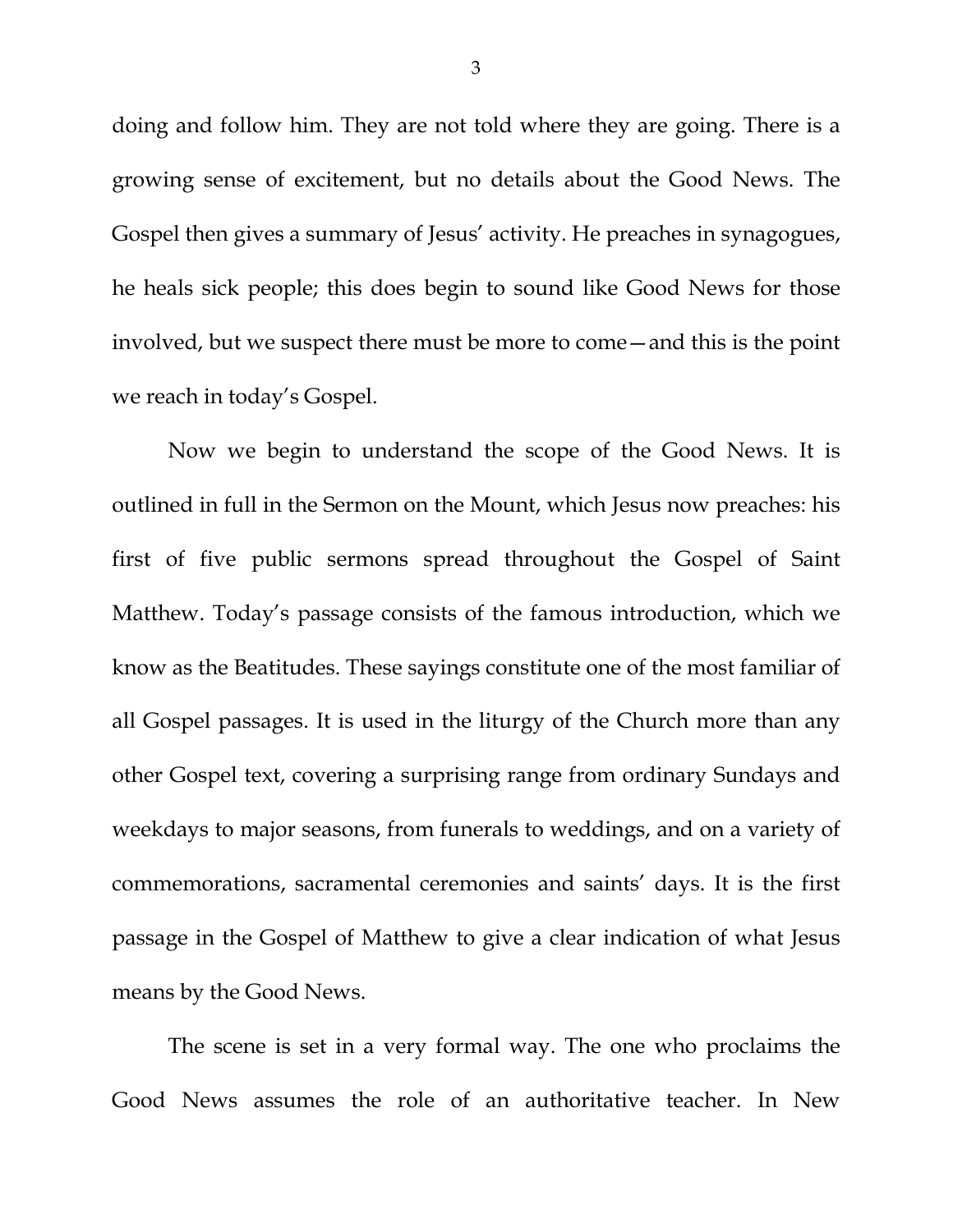Testament times, teachers simply sat down in an open space and began to teach. Their ability as teachers was reflected in the size of the audience that gathered round to listen to them. Matthew says that Jesus saw a large crowd (presumably waiting for him), and he sat down and taught them. In the Beatitudes, he makes plain what the Good News consists of: it is the possession of the kingdom of heaven. This is stressed at both the beginning and the end of the list: the kingdom of heaven belongs to those who are poor in spirit, and to those who are persecuted in the cause of right.

Jesus may well have been the first person ever to declare clearly to whom the kingdom of heaven belongs; he is certainly the first and only person who spelled out the qualification for membership. Not only does the kingdom belong to those who are poor in spirit and those who are persecuted for standing up for what is right: it is found among those who mourn, those who hunger and thirst for what is right, who are merciful, pure in heart… and so on.

The Good News is that the kingdom of God is at hand. Jesus turned words into action when he cured sick people, cleansed lepers, forgave sinners, that is, when he made the words of the Beatitudes a concrete reality for those whose lives were broken. It is Good News that the values

4